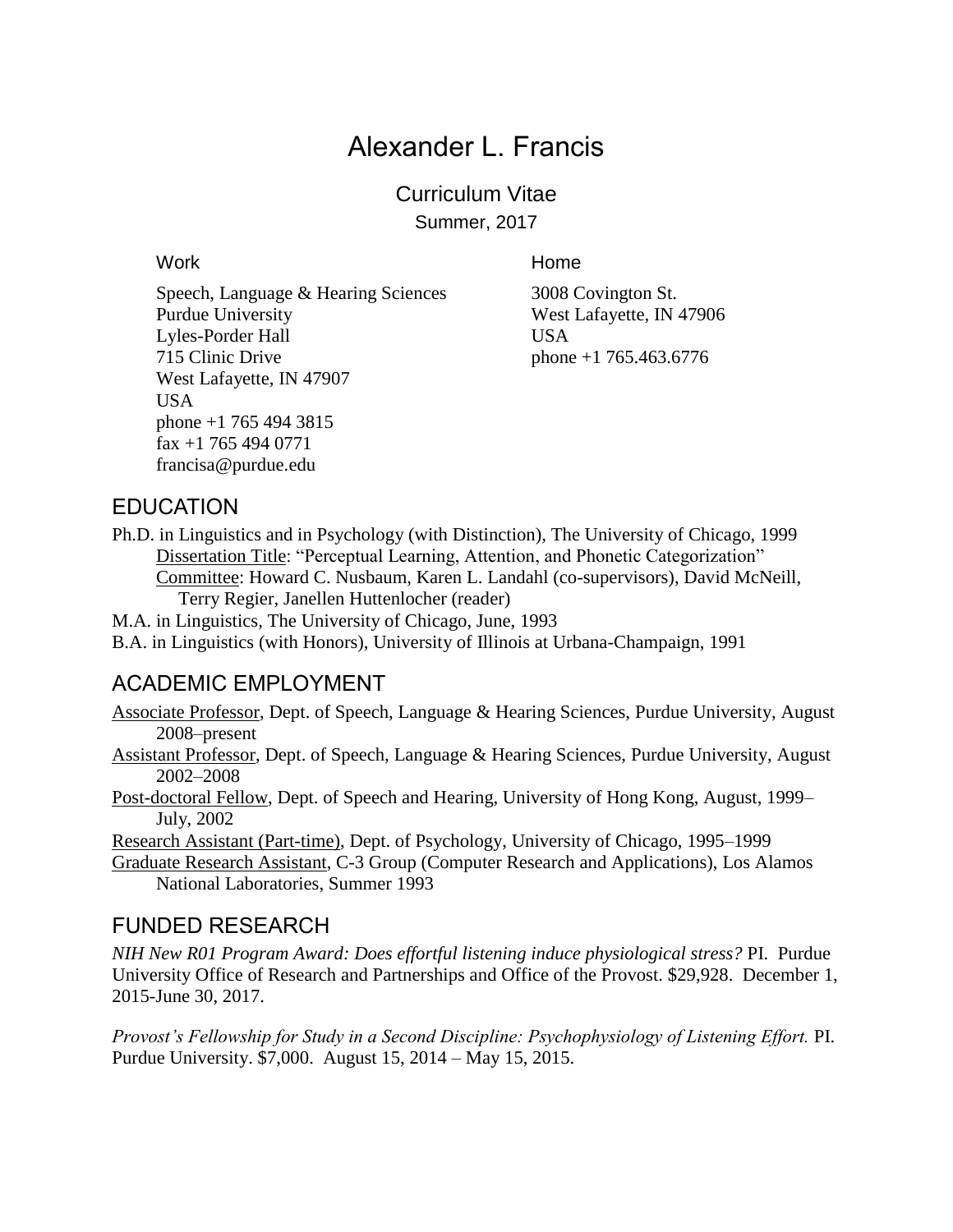## FUNDED RESEARCH (continued)

*Do older adults attend to speech differently than younger adults?* PI (with Joshua Alexander). Kinley Foundation Trust. \$20,000. May 1, 2012 – July 31, 2013.

*Effects of neurocognitive training on regional patterns of brain metabolism in older adults with hearing impairment.* PI. Indiana Clinical and Translational Sciences Institute. Pilot funding for use of core facilities. \$9,600. January 1, 2010-December 31, 2011.

*Selective Attention and Perceptual Learning of Speech*. NIH R03DC006811. National Institutes of Health, National Institute on Deafness and Other Communication Disorders (NIH NIDCD), June 1, 2004 – November 30, 2008, \$150,000.

*Electrophysiological indices of perceptual restoration of filtered and noise-masked vowels*. Co-PI (with Ravi Krishnan). Purdue University Research Incentive Award, September 2004 – August 2005, \$1000.

*The role of tonal context in the learning of lexical tone categories by speakers of tonal and nontonal languages*. Co-PI (with Valter Ciocca). Hong Kong Research Grants Council, January 2004 – December, 2005. HK \$707,000 (approx. US \$90,640).

*Effects of linguistic experience on attention to tones*. Co-PI (with V. Ciocca and L. Ma). Hong Kong University Research Grants Committee Seed Funding for Basic Research, February 2001 – March, 2002. HK \$120,000 (approx. US \$15,000).

## HONORS AND AWARDS

- Fellowship for Study in a Second Discipline (Psychophysiology), Purdue University, August 2014-May 2015
- Student Paper Award (Speech Communication), 136th meeting of the Acoustical Society of America, Norfolk VA, 1998
- Dewey Lecture Fellowship, Social Sciences Collegiate Division, The University of Chicago, 1998-1999
- Alternate recipient of the Fujimura Fellowship to the 1993 Linguistic Summer Institute at The Ohio State University

National Science Foundation New Graduate Student Fellowship Honorable Mention, 1992 Four-year, Merit Based Graduate Fellowship (Unendowed Funds), University of Chicago, 1991

## PUBLICATIONS

#### *REFEREED JOURNAL ARTICLES*

- Francis, A.L., & Oliver, J. (in press). Psychophysiological measurement of affective responses during speech perception. *Hearing Research*. Available online August 10, 2018.
- Francis, A.L., Tigchelaar, L.J. Zhang, R., & Zekveld, A. (2018). Effects of second language proficiency and linguistic uncertainty on recognition of speech in native and non-native competing speech. *Journal of Speech, Language and Hearing Research*, 61(7), 1815-1830.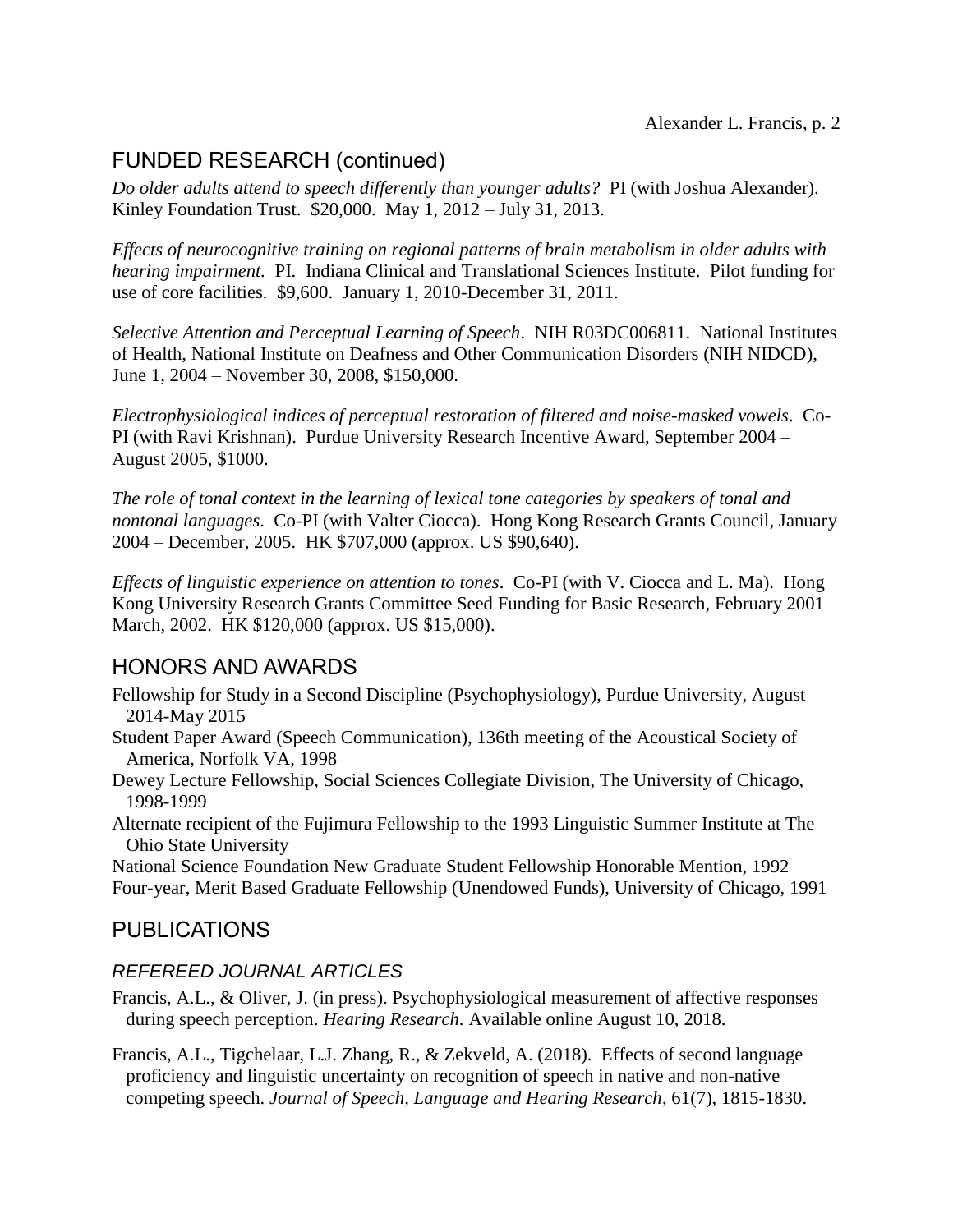#### *REFEREED JOURNAL ARTICLES (continued)*

- Strauss, D.J. & Francis, A.L**.** (2017). Toward a taxonomic model of attention in listening effort. *Cognitive, Affective, & Behavioral Neuroscience,* 17(4), 809-825.
- Francis, A.L., MacPherson, M.K., Chandrasekaran, B., & Alvar, A.M. (2016). Autonomic nervous system responses during perception of masked speech may reflect constructs other than subjective listening effort. *Frontiers in Psychology: Cognitive Hearing Mechanisms of Language Understanding: Short- and Long-term Perspectives*, 7(263), 1-15.
- Llanos, F. & Francis, A.L. (2016). The effects of language experience and speech context on the phonetic accommodation of English-accented Spanish voicing. *Language & Speech*, 60(1), 3- 26.
- Dmitrieva, O., Llanos, F., Shultz, A.A., & Francis, A.L. (2015). Phonological status, not voice onset time, determines the acoustic realization of onset f0 as a secondary voicing cue in Spanish and English. *Journal of Phonetics*, *49*, 77-95.
- Lin, M. & Francis, A.L. (2014). Effects of language experience and expectations on attention to consonants and tones in English and Mandarin Chinese. *Journal of the Acoustical Society of America*, 136(5), 2827-2838*.*
- Llanos, F., Dmitrieva, O., Shultz, A.A., & Francis, A.L. (2013). Auditory enhancement and second language experience in Spanish and English weighting of secondary voicing cues. *Journal of the Acoustical Society of America, 134(3),* 2213-2224.
- Roberts, F. & Francis, A.L. (2013). Identifying a temporal threshold of tolerance for silent gaps after requests. *Journal of the Acoustical Society of America, 133(6),* EL471-EL477.
- Shultz, A.A., Francis, A.L., & Llanos, F. (2012). Differential cue weighting in perception and production of consonant voicing. *Journal of the Acoustical Society of America, 132(2),* EL95- EL101.
- Cristià, A., McGuire, G., Seidl, A., & Francis, A. (2011). Effects of the distribution of cues on infants' perception of speech sounds. *Journal of Phonetics, 39*, 388-402.
- Kondaurova, M.V. & Francis, A.L. (2010). The role of selective attention in the acquisition of English tense and lax vowels by native Spanish listeners: Comparison of three training methods. *Journal of Phonetics, 38(4)*, 569-587.
- Zhang, Y. & Francis, A.L. (2010). The weighting of vowel quality in native and non-native listeners' perception of English lexical stress. *Journal of Phonetics*, *38(2),* 260-271.
- Francis, A.L. (2010). Improved segregation of simultaneous talkers differentially affects perceptual and cognitive capacity demands for recognizing speech in competing speech. *Attention, Perception and Psychophysics, 72(2),* 501-516.
- Francis, A.L., & Nusbaum, H.C. (2009). Effects of intelligibility on working memory demand for speech perception. *Attention, Perception and Psychophysics,71(6),* 1360-1374.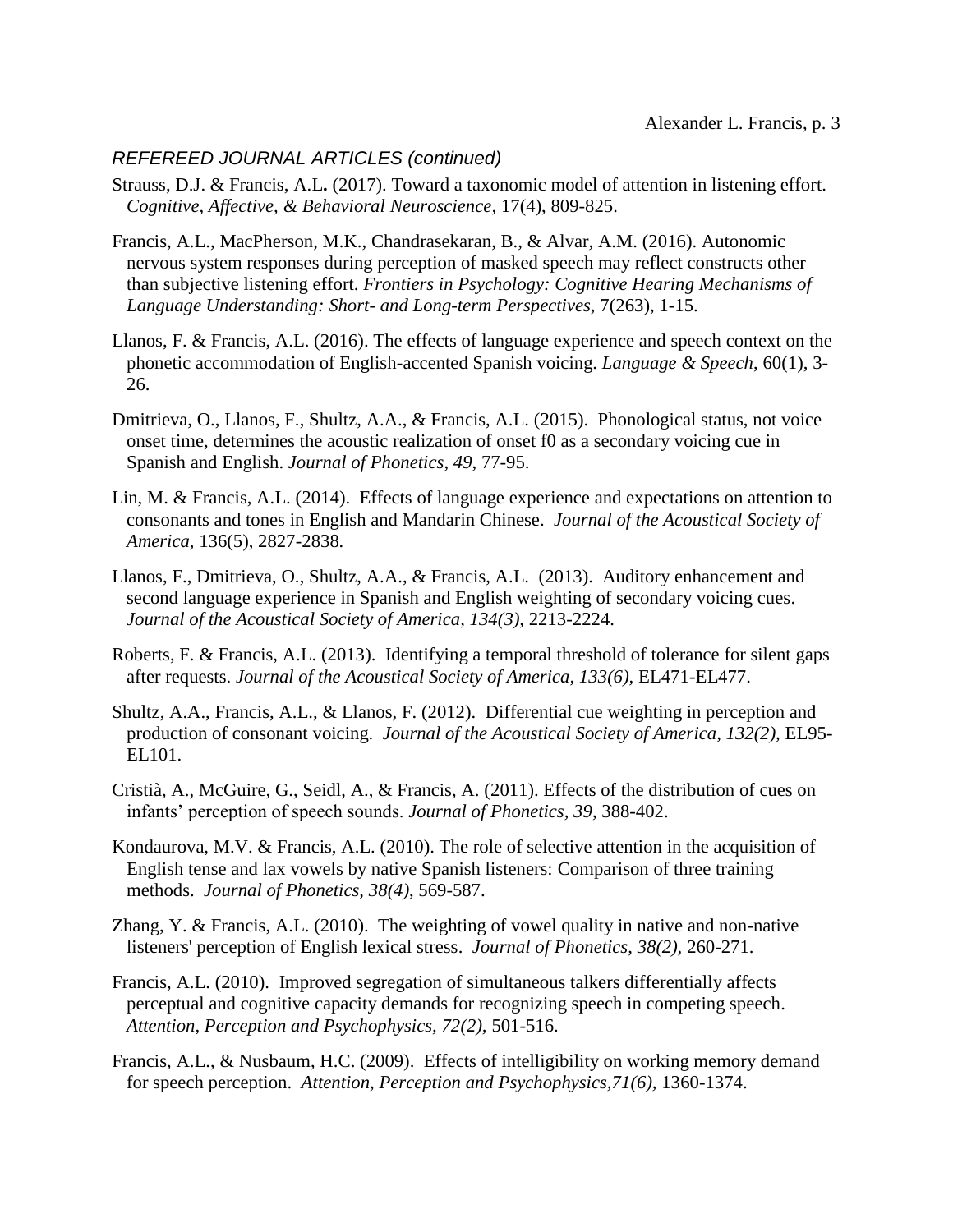#### *REFEREED JOURNAL ARTICLES (continued)*

- Finneran, D., Francis, A.L., & Leonard, L. (2009). Sustained attention in preschool-age children with specific language impairment. *Journal of Speech, Language and Hearing Research*, *52*, 915-929.
- Kondaurova, M.V., & Francis, A.L. (2008). The relationship between native allophonic experience with vowel duration and perception of the English tense/lax vowel contrast by Spanish and Russian listeners. *Journal of the Acoustical Society of America*, *124(6),* 3959- 3971.
- Francis, A.L., Kaganovich, N., & Driscoll-Huber, C.J. (2008). Cue-specific effects of categorization training on the relative weighting of acoustic cues to consonant voicing in English. *Journal of the Acoustical Society of America*, *124 (2),* 1234-1251.
- Zhang, Y., Nissen, S.L., & Francis, A.L. (2008). Acoustic characteristics of English lexical stress produced by native Mandarin speakers. *Journal of the Acoustical Society of America*, *123(6)*, 4498-4513.
- Francis, A.L., Ciocca, V., Ma, L., & Fenn, K. (2008). Perceptual learning of Cantonese lexical tones by tone and non-tone language speakers. *Journal of Phonetics*, *36*, 268-294.
- Tong, Y., Francis, A.L. & Gandour, J.T. (2007). Perceptual processing dependencies between segmental and suprasegmental features of a tone language. *Language and Cognitive Processes*, *23(5),* 689-708.
- Francis, A.L., Nusbaum, H.C., & Fenn, K. (2007). Effects of training on the acoustic phonetic representation of synthetic speech. *Journal of Speech, Language and Hearing Research*, *50(6),* 1445-1465.
- Francis, A.L., Ciocca, V., Wong, V.K.M., & Chan, J.K.L. (2006). Is fundamental frequency a cue to aspiration in initial stops? *Journal of the Acoustical Society of America, 120(5)*, 2884- 2896.
- Kaganovich, N., Francis, A.L., & Melara, R.D. (2006). Electrophysiological evidence for early interaction between talker and linguistic information during speech perception. *Brain Research, 1114*, 161-172.
- Francis, A.L., & Driscoll, C.J. (2006). Training to use voice onset time as a cue to talker identification induces a left ear/right hemisphere processing advantage. *Brain and Language, 98*, 310–318.
- Xu, Y., Gandour, J.T., & Francis, A.L. (2006). Effects of language experience and stimulus complexity on the categorical perception of pitch direction. *Journal of the Acoustical Society of America*, *120(2)*, 1063-1074.
- Roberts, F., Francis, A.L., & Morgan, M. (2006). The interaction of inter-turn silence with prosodic cues in listener perception of 'trouble' in conversation. *Speech Communication*, *48*, 1079-1093.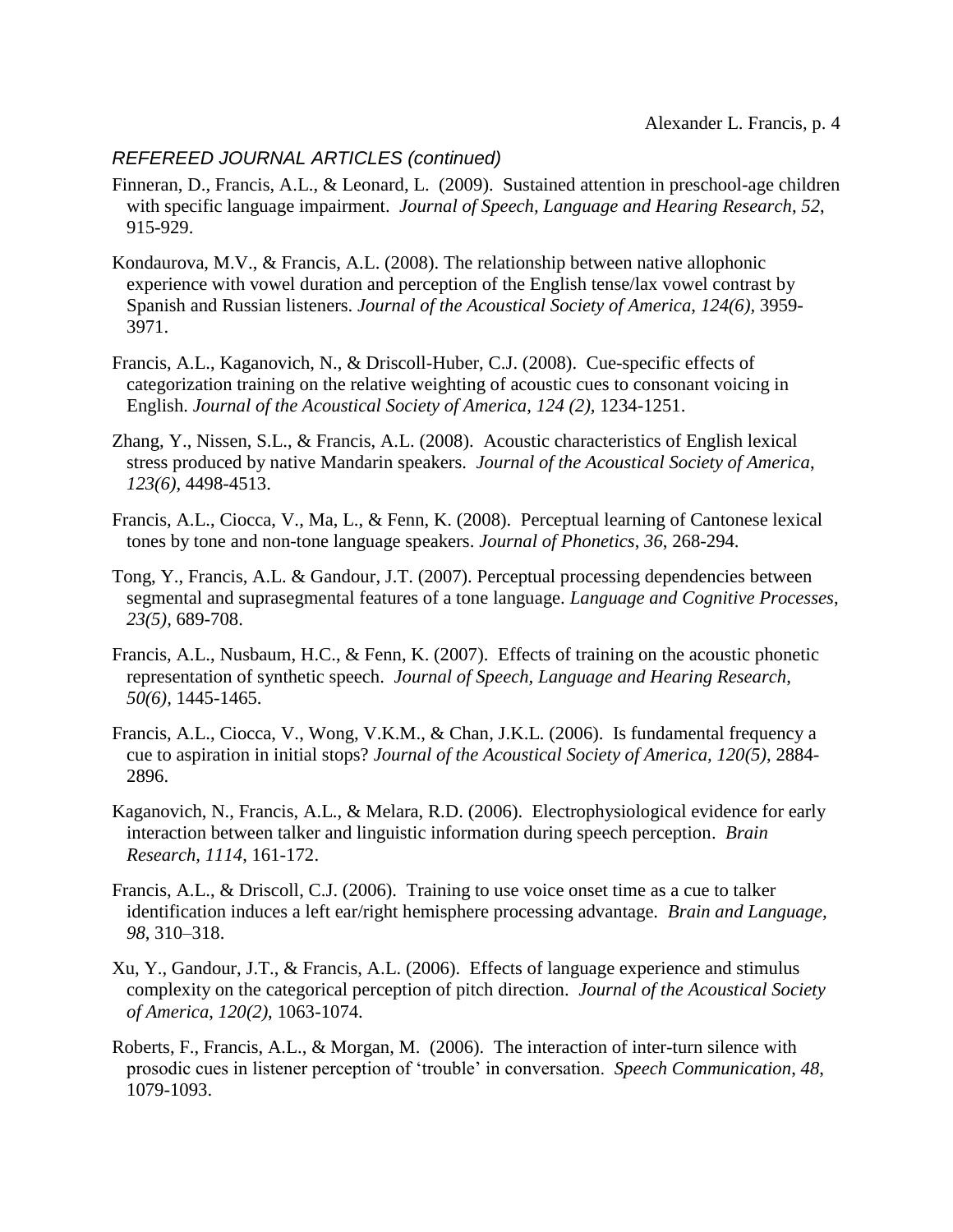#### *REFEREED JOURNAL ARTICLES (continued)*

- Francis, A.L., Ciocca, V.C., Wong, N.K.U., Leung, W.H.Y., & Chu, P.C.Y. (2006). Extrinsic context affects perceptual normalization of lexical tone. *Journal of the Acoustical Society of America, 119(3),* 1712-1726*.*
- Francis, A.L., Ciocca, V.C., & Ng, B.K.C. (2003). On the (non)categorical perception of lexical tones. *Perception & Psychophysics, 65(6),* 1029-1044.
- Francis, A.L. & Ciocca, V. (2003). Stimulus presentation order and the perception of lexical tones in Cantonese. *Journal of the Acoustical Society of America, 114(3),* 1611-1621.
- Francis, A.L., & Ho, D.W.L. (2003). Acquisition of three spoken languages by a child with a cochlear implant. *Cochlear Implants International, 4(1), 31-47.*
- Francis, A.L., Ciocca, V., & Yu, J.M.C. (2003). Accuracy and variability of acoustic measures of voicing onset. *Journal of the Acoustical Society of America, 113(2)*, 1025-1032.
- Whitehill, T.L., Francis, A.L., & Ching, C. K.-Y. (2003). Perception of stop placement by children with cleft palate and posterior placement. *Journal of Speech, Language & Hearing Research,46*, 451-461.
- Ciocca, V., Francis, A.L., Aisha, R., & Wong, L. (2002). The perception of Cantonese lexical tones by prelingually deaf cochlear implantees. *Journal of the Acoustical Society of America, 111(5)*, 2250-2256.
- Francis, A.L. & Nusbaum, H. C. (2002). Selective attention and the acquisition of new phonetic categories. *Journal of Experimental Psychology: Human Perception and Performance, 28(2)*, 349–366.
- Francis, A. L., Baldwin, K., & Nusbaum, H. C. (2000). Effects of training on attention to acoustic cues. *Perception and Psychophysics,62(8),* 1668-1680.
- Francis, A. L., & Nusbaum, H. C. (1999). The effect of lexical complexity on intelligibility. *International Journal of Speech Technology, 3,* 15-25.
- Nusbaum, H. C., Francis, A. L., & Henly, A.S. (1995). Measuring the naturalness of synthetic speech. *International Journal of Speech Technology, 1,* 7-19.

#### *BOOK CHAPTERS*

- Cristià, A., Seidl, A., and Francis, A. (2011). Phonological features in infancy. In G. N. Clements and R. Ridouane (Eds.), *Where do features come from? The nature and sources of phonological primitives* (pp. 306-326). Elsevier.
- Francis, A. L., & Nusbaum, H. C. (1999). Evaluating the Quality of Synthetic Speech. In D. Gardner-Bonneau (Ed.), *Human Factors and Voice Interactive Systems* (pp. 63-97). Boston: Kluwer Academic Publishers.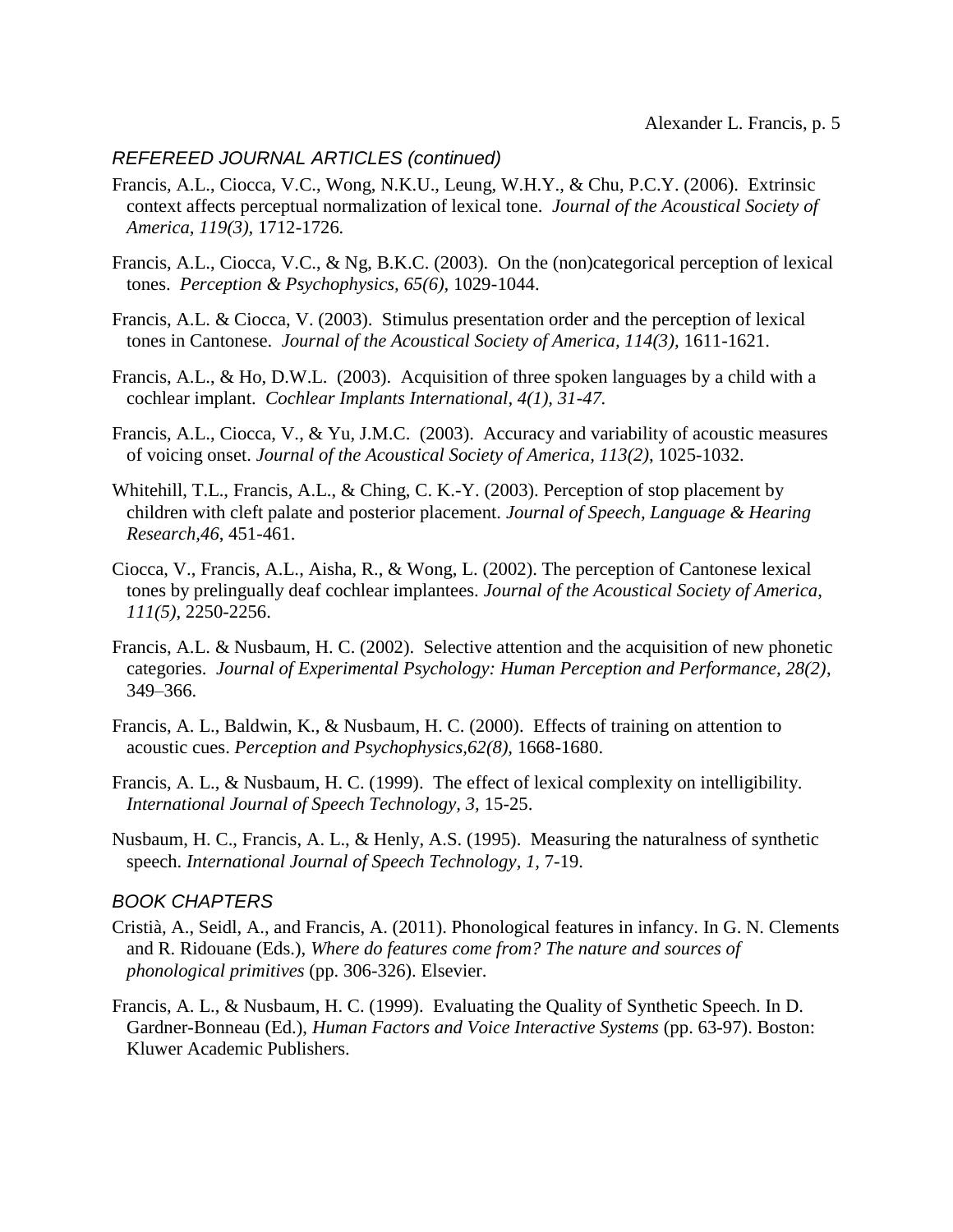#### *CONFERENCE PROCEEDINGS*

- Kondaurova M.V., & Francis A.L., (2008). Training to ignore vs. training to attend while learning a foreign phonetic contrast. *Proceedings from the Annual Meeting of the Chicago Linguistic Society, 44 (1),* 169-177. Chicago Linguistic Society.
- Ciocca, V., Rani, A., Francis, A., & Wong, L. (2000). Can Cantonese children with cochlear implants perceive lexical tones?" *Proceedings of the 6th International Conference on Speech and Language Processing*. Beijing, China.
- Nusbaum, H. C., Francis, A. L., & Luks, T. L. (1997). Speech Perception: A Special Mechanism or a Specialized Cognitive Process? In K. Singer, R. Eggert, and G. Anderson (Eds.), *Proceedings of the 33rd Regional Meeting of the Chicago Linguistic Society (CLS 33), vol. 2, The Parasession on Phonetics* (pp. 415-434)*.* Chicago: Chicago Linguistic Society. 1997.
- Francis, A. L., & Nusbaum, H. C. (1996). Paying attention to speaking rate. *Proceedings: International Conference on Speech and Language Processing (ICSLP) '96*, vol. 3, SaA2L2.

#### *REVIEWS*

- Francis, A. L. (1998). *Voice Recognition* by Richard L. Klevans and Robert D. Rodman. *International Journal of Speech Technology, 2:3,* 249-253.
- Francis, A. L., & Jones, E. (1996). Phonetics and phonological theory. *Language and Communication, 16,* 381-391.
- Francis, A. L. (1994). Parser 1.0: An elementary parsing program for the DOS environment. *Computers and the Humanities, 27,* 406-409.

#### *INVITED PRESENTATIONS (last 5 years)*

"Using Physiological Measures to Assess Distraction and Annoyance from Background Noise." Invited talk to be presented at the 5<sup>th</sup> International Conference on Cognitive Hearing Science for *Communication (CHSCOM2019)*, June 9–12, 2019, in Linköping, Sweden.

"Psychophysiological responses during cognitively demanding work in subjectively annoying background noise." Invited talk to be presented by Alexander L. Francis and Jordan Oliver at the *Acoustical Society of America Fall 2018 Meeting*, Victoria, British Columbia, Canada, November  $5<sup>th</sup>-9<sup>th</sup>$ , 2018.

"Using psychophysiological measures to assess affective response to communication challenges across the lifespan." Invited talk presented at the *7 th International and Interdisciplinary Research Conference on Aging and Speech Communication*. University of South Florida, Tampa FL, November 5- $8<sup>th</sup>$ , 2017.

"Listening effort: Phenomenology, psychology, physiology and application." Invited talk presented at the University of Connecticut and Haskins Labs, March 2 & 3, 2017.

"Psychophysiological measures associated with listening effort." Talk presented at the *5 th Ear Day at Rush University*, Chicago, IL, January 27, 2017.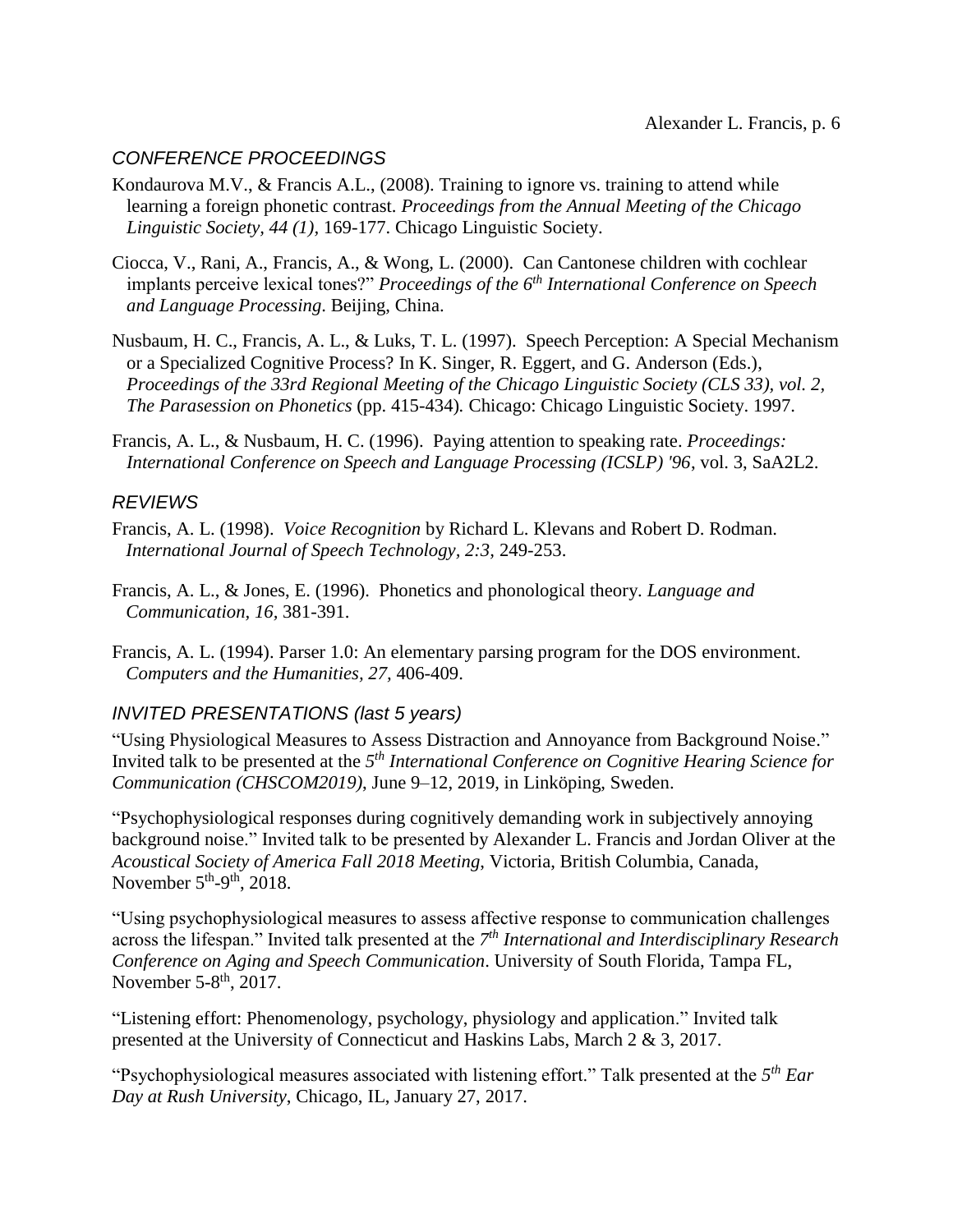#### *CONFERENCE PRESENTATIONS (last 5 years)*

Francis, A.L., Mues, S., Herbig, M.-C., & Boutin, M. (2018). Identifying affective responses in individual blood volume pulse data. Poster to be presented at the *58th Annual Meeting of the Society for Psychophysiological Research (SPR)*, October 3-7 2018, Quebec City, Quebec, Canada.

Francis, A.L., Schumaker, J., Bent, T., Zhang, R., & Oliver, J. (2017). Individual differences predicting autonomic responses associated with listening effort. Poster presented at the *57th Annual Meeting, Society for Psychophysiological Research*, 11-15 October, 2017, Vienna, Austria.

Francis, A.L., Schumaker, J., Bent, T., & Zhang, R. (2017). Psychophysiological indices of listening effort due to noise masking and nonnative-accent. Poster presented at the *173rd Meeting of the Acoustical Society of America*, Boston, MA, June 25-29, 2017.

Abu-Zhaya, R., Tonnsen, B., Francis, A., Seidl, A. (2017). Infants' physiological responses to cross-modal touch+speech input. Poster presented by Rana Abu-Zhaya at the *Workshop on Infant Language Development*, Bilbao, Spain, June 2017.

Law, W. L. & Francis, A.L. (2016). Degree of bilingualism modulates interaction between L1 and L2 in code-switching. Paper presented by Wai Ling Law at the *8th International Symposium on the Acquisition of Second Language Speech*, Aarhus, Denmark, June, 2016.

Francis, A.L., Schumacher, J., & Zhang, R. (2016). Psychophysiological responses to listening to speech in intermittent noise. Poster presented at the *171st Meeting of the Acoustical Society of America*, Salt Lake City, UT, May 23-27, 2016.

Zekveld, A., Tigchelaar, L.J. & Francis, A.L. (2015). A little knowledge is a dangerous thing: Foreign language proficiency increases susceptibility to interference from that language. Poster presented by Adriana Zekveld at the *Third International Conference on Cognitive Hearing Science for Communication*, Linköping, Sweden, June 14-17, 2015.

Law, W.L. & Francis, A.L. (2015). Phonetic divergence in bilingual speakers is modulated by language attitude. Poster presented by Wai Ling Law at the *170th Meeting of the Acoustical Society of America*, Jacksonville, FL, November 2-6, 2015.

Law, W. L. & Francis, A. L. (2015). Common Phonetic Space of L1 and L2 Suprasegmentals: The Case of Speech Rhythm and Tonality in Cantonese-English Bilinguals. Talk presented by Wai Ling Law at the *20th meeting of the Mid-Continental Phonetics & Phonology Conference*, Indiana University, Bloomington, IN, September 11-13, 2015.

Lin, M. & Francis, A.L. (2015). The effect of pausing on listening effort and the intelligibility and acceptability of L2 English. Poster presented by Mengxi Lin at the *2015 Conference of the American Association for Applied Linguistics*, Toronto, Ontario, Canada, March 21-24, 2015.

Llanos, F. & Francis, A.L. (2014). Language switching and sub-phonemic processing in Englishaccented Spanish. Talk presented by Fernando Llanos at the *Hispanic Linguistics Symposium 2014*, West Lafayette, IN, November 13-16, 2014.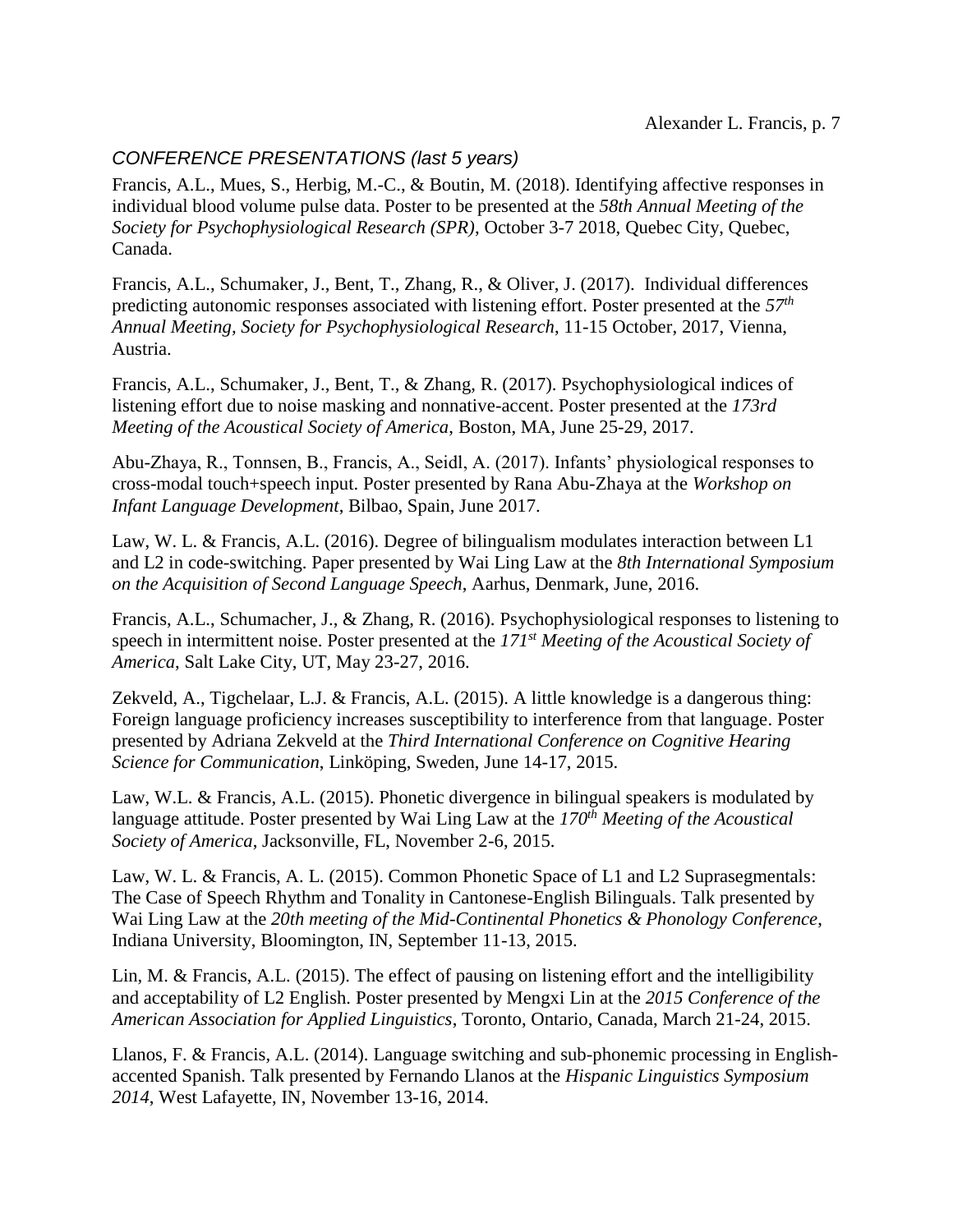#### *CONFERENCE PRESENTATIONS (continued)*

Llanos, F. & Francis, A.L. (2014). Processing of English-accented Spanish voice onset time by Spanish speakers with low English experience. Poster presented by Fernando Llanos at the 168<sup>th</sup> *Meeting of the Acoustical Society of America*, Indianapolis, IN, October 27-31, 2014.

Law, W. L. & Francis, A. L. (2014). Acoustic correlates of bilingualism: Relating phonetic production to language experience and attitudes. Poster presented by Christie Wai Ling Law at the 168th *Meeting of the Acoustical Society of America*, Indianapolis, IN, October 27-31, 2014.

#### *OTHER PUBLICATIONS*

*Tcl/Tk for Dummies.* Tim Webster with Alex Francis, IDG Press, 1997.

#### *MANUSCRIPTS IN PROGRESS*

- Francis, A.L., Schumaker, J., Bent, T., Silbert, N., Zhang, R., & Oliver, J. (in preparation). Individual differences predicting autonomic responses associated with listening effort.
- Oliver, J., Sung, W., Davies, P., & Francis, A.L. (in preparation). Psychophysiological responses during cognitively demanding work in annoying background noise.
- Sollmann, L., Niehl, A., Oliver, J. & Francis, A.L. (in preparation). Does the orienting response predict annoyance from irrelevant, unpredictable sounds?
- Law, W. L. Dmitrieva, O., & Francis, A. L. (in revision). Common phonetic space of L1 and L2 suprasegmentals: the case of speech rhythm and tonality in Cantonese-English bilinguals.
- Law, W. L., Dmitrieva, O., & Francis, A. L. (in revision). Language attitudes modulate phonetic convergence and divergence in bilingual speakers in diglossic settings.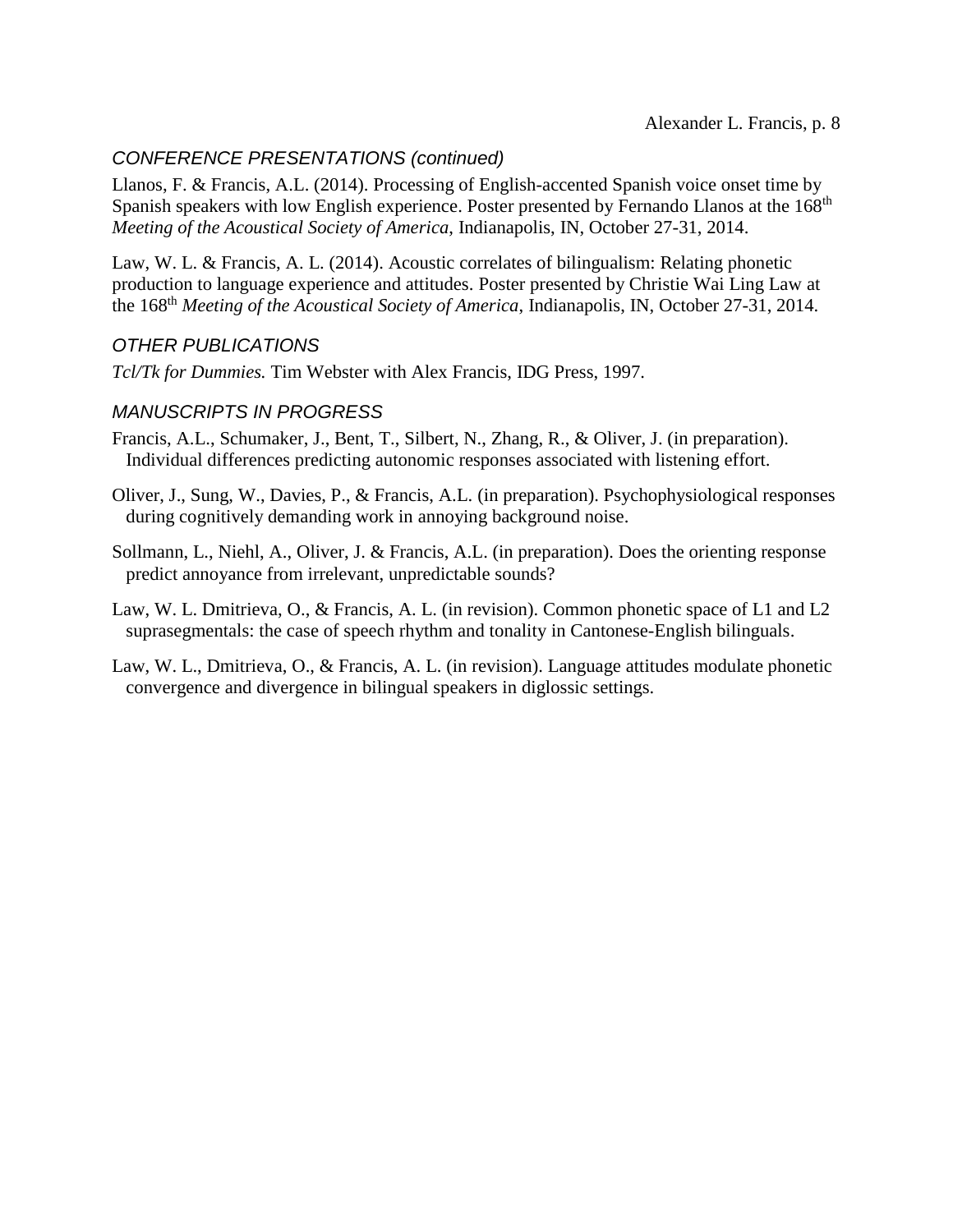## TEACHING EXPERIENCE

#### *Purdue University*

#### PhD Supervisor

- Jordan Oliver (SLHS)
- Wai Ling Christie Law: *The effects of social and experiential factors on the interactions between the phonetic systems of diglossic bilinguals* (Linguistics, awarded August, 2017)
- Fernando Llanos (SLC/Spanish, with Bob Hammond, awarded August, 2016)
- Mengxi Lin: *The relationship between acoustic features of second language speech and listener evaluation of speech quality*. (Linguistics, awarded August, 2015)
- Wei Grace Zhang: *Quantifying Fricatives and Affricates in Chinese-Accented English*. (Linguistics, awarded December, 2010)
- Yanhong Zhang: *English lexical stress production and perception by native Mandarin speakers* (Linguistics, awarded, May 2008)

Maria Kondaurova: *Training to ignore vs. training to attend: An investigation of the interaction between native language experience and training methods in the acquisition of a foreign phonetic contrast* (Linguistics, awarded, December 2008)

Natalya Kaganovich: *Interaction between talker's voice, linguistic information, and attention during speech perception.* (Linguistics Ph.D. awarded, August 2007)

Audiology Doctoral Research Supervision: Katie Connell (primary, 2010-2011), Kelly Rich (primary, 2010-2011), Caitlin Rinehart (primary, 2011-2012), Kelsie Johnson (primary, 2011-12), Diana True (secondary, 2011-2012), Alyson Gearhart (primary, 2013-2014)

- Master's Thesis Supervisor: Maria Kondaurova (Linguistics, M.A., 2004), Courtney Driscoll (SLHS, M.Sc., 2005), Amanda A. Shultz (Linguistics, M.A., 2011).
- Dean's Scholar Supervisor: Ross Nelson (2009-2010), Leigh Anderson (2010-2011)

Lecturer: AUS 306/ LING 315 *Introduction to Phonetics* (Fall, 2002, Spring 2004, Fall, 2012- 2013, Spring 2013, 2014); SLHS 302 *Acoustic Bases of Speech and Hearing* (Spring, 2003-2008; 2010-2014); AUS/SLHS 419A/519A/LING 598C *Honors Acoustics* (Spring, 2005, 2007, 2008), SLHS 502 *Speech Science* (Fall, 2003- 2008); SLHS 519A/511 *Aging and Communication* (Fall, 2009-2012); PSYC 520 *Attention and Performance* (Fall, 2010); SLHS 606 *Experimental Phonetics* (Spring 2003, 2006, 2011; Fall, 2008); SLHS 444, *Introduction To Research In Communication Sciences And Disorders* (Fall, 2011); AUS/SLHS & LING 490/590/498/598/698 *Supervised Reading Course (various topics)*

#### *University of Hong Kong*

Dissertation Supervisor: Speech and Hearing Sciences B.Sc. program

PBL Tutor: Speech and Hearing Sciences problem-based learning curriculum

Lecturer: Speech & Hearing Sciences: *Master Class on Neurological Bases of Communication Disorders, Statistics Skills Labs*; Committee on Cognitive Science: *Introduction to Cognitive Science*; English Department: *American English*

#### *University of Chicago*

Lecturer: Psychology Department: *Computers, Brains and Behavior* Teaching Assistant: Psychology Department: *Connectionist Modeling*; *Speech Perception*; Linguistics Department: *Phonetics*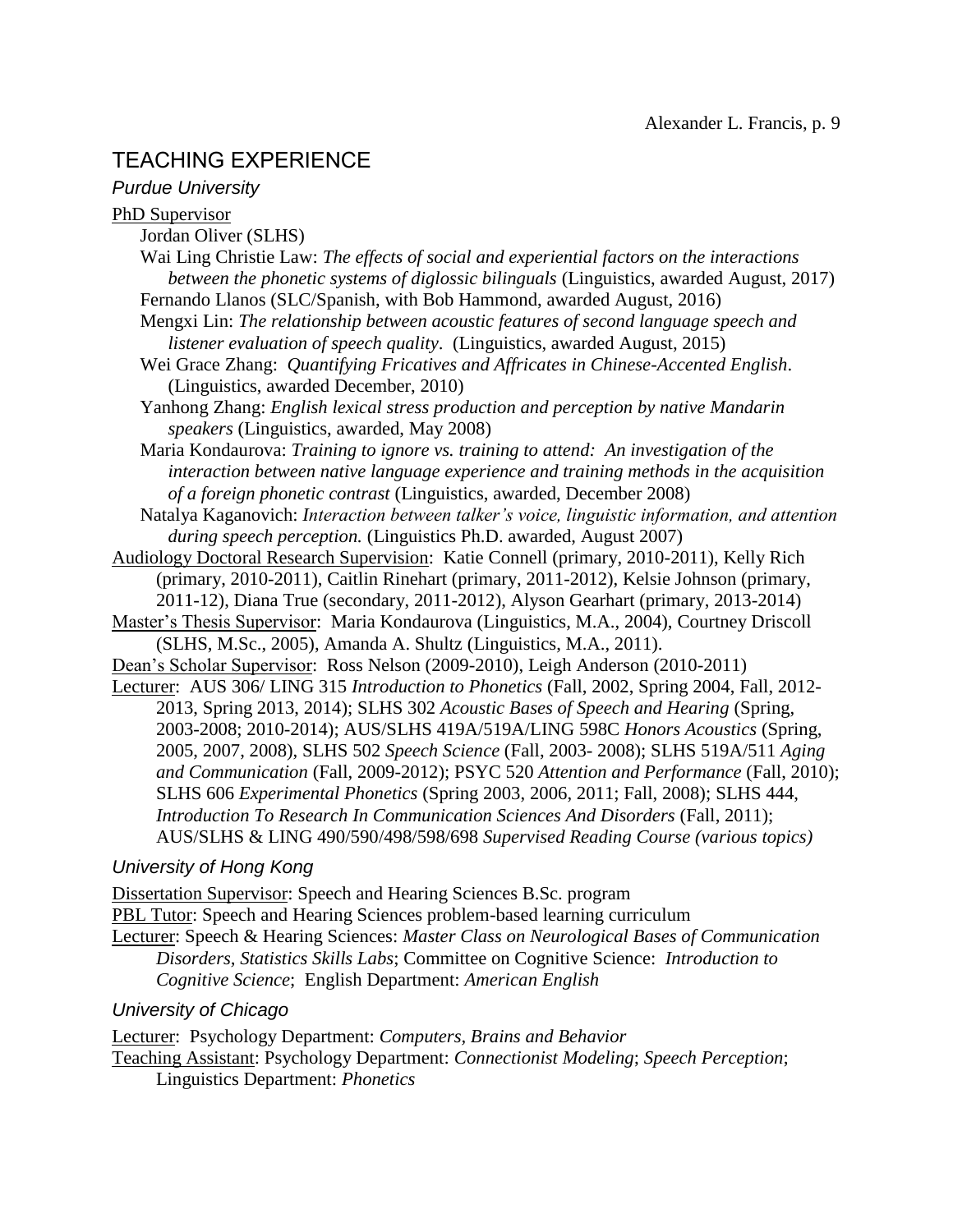## PROFESSIONAL SERVICE

Editorial Board, *Journal of Speech, Language & Hearing Research*, 2018-present Associate Editor, *Language and Speech*, 2014-2017 Technical Program Organizing Committee Representative, Speech Communication 2014-2016 Associate Editor (Speech Perception), *Journal of the Acoustical Society of America,* 2004-2005 Ad hoc Action Editor (Speech), *Journal of Speech, Language & Hearing Research* Local Organizing Committee Member, 168<sup>th</sup> Meeting of the Acoustical Society of America, Indianapolis, IN, October 27-31, 2014 Reviewer/Editorial Consultant (Journals): Frequently: *American Journal of Speech-Language Pathology*, *Attention, Perception & Psychophysics*, *Bilingualism: Language & Cognition*, *Brain and Language*, *Ear and Hearing*, *Journal of the Acoustical Society of America*, *Journal of the Acoustical Society of America – Express Letters*, *Journal of Experimental Psychology: Human Perception and Performance*, *Journal of Memory and Language*, *Journal of Phonetics*, *Journal of Speech, Language & Hearing Research*, *Language & Speech*, *Second Language Research*, *Speech Communication* Occasionally: *Acta Psychologica*, *Applied Psycholinguistics*, *Cerebral Cortex*, *Cognition*, *Current Directions in Psychology*, *Journal of Communication Disorders, Language and Cognitive Processes*, *Mathematical Biosciences*, *PLoSOne*, *Psychological Bulletin* Reviewer/Editorial Consultant (Grants): *American Speech, Language and Hearing Association, Social Science and Humanities Research Council of Canada*; *National Science Foundation*; *National Institutes of Health; Research Grants Council of Hong Kong*; *Israeli Science Foundation*; *Veteran's Administration; The Wellcome Trust;* 

- Reviewer/Editorial Consultant (Other): *Educational Testing Service (ETS)*
- Symposium Committee, *Center on Aging and the Life Course*, 2009

Organizer, Special Session on "The Role of Attention in Speech Perception," *154th Meeting of the Acoustical Society of America*, New Orleans, LA, November 27-December 1, 2007

Steering Committee Member, *Asia Pacific Society for the Study of Speech, Language, and Hearing*, 2001-2002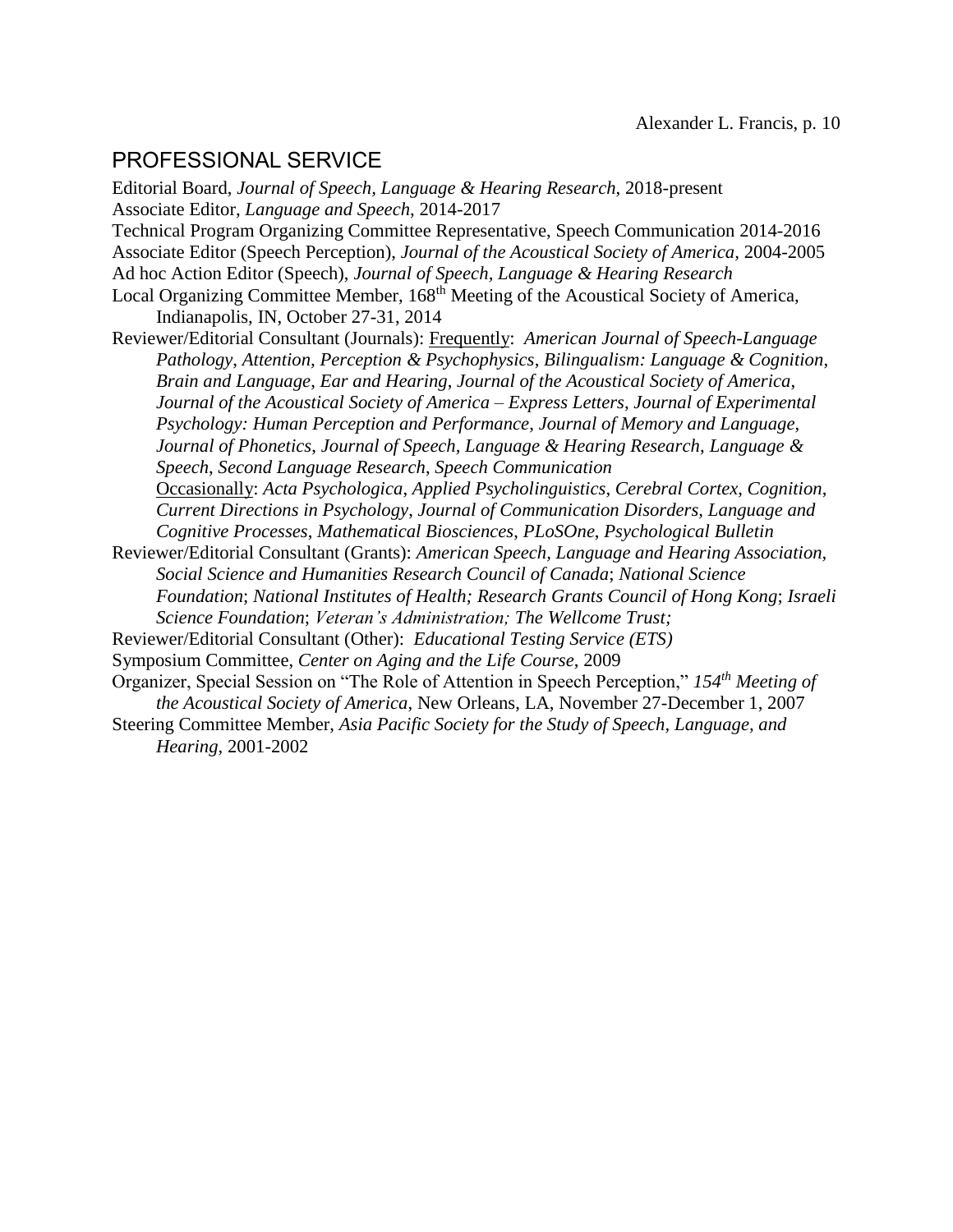## DEPARTMENT, COLLEGE, AND UNIVERSITY SERVICE

#### *Current*

SLHS Undergraduate Recruitment Committee Chair, 2018-present Purdue University Senate, 2017-present Purdue University Senate Faculty Affairs Committee, 2017-present *Past* Purdue MLK Planning Committee, 2015-2017 HHS Career Advisory Council, 2016-2017 Purdue Clifford B. Kinley Trust Committee, 2014-2016 Purdue IRB Executive Committee, 2012-2014 Purdue IRB Biomedical Review Committee, 2012-2014 Purdue Center on Aging and the Life Course (CALC) Steering Committee, 2010-2012 Purdue University Senate Committee for Student Excellence, 2009-2011 Purdue University Working Group on Neurologic Disorders Advisory Group, 2009 HHS Undergraduate Curriculum Committee representative for SLHS, 2014-216 HHS Grade Appeals Committee, 2014-2015 HHS Faculty Affairs Committee, SLHS Representative, 2011-2014 HHS Representative, Faculty Advisory Committee to the IRB, 2011-2014 HHS Interdisciplinary Programs Task Force, 2011-2012 SLHS Brownbag Seminar Convener, 2016 SLHS Undergraduate Committee Chair, 2014-2016 SLHS Advisory Committee to the Head, 2009-2010, 2013-2014 SLHS Undergraduate Website Committee Chair, 2012-2014 SLHS Undergraduate Curriculum Committee member, 2012-2014 SLHS ad hoc Committee on Studying Abroad, 2010-2011 SLHS Graduate Committee member, 2003-2004; 2009-2012 SLHS NSSLHA (Purdue Chapter) Faculty Advisor, 2007-2010 SLHS Ombudsperson, 2005-2006 SLHS College of Liberal Arts Honors Committee representative, 2004-2006, 2007-2010 CLA Faculty Senate representative for SLHS, 2004-2007 Program in Linguistics Policy Committee member, 2003-2005

## INTERDISCIPLINARY ACTIVITY

Linguistics Program Faculty Member, 2003-Present Department of Psychological Sciences, Courtesy Appointment, 2006-Present Faculty Associate, Center on Aging and the Life Course, 2008-Present

### ASSOCIATION MEMBERSHIPS

Acoustical Society of America (ASA) American Association of University Professors (AAUP) American Speech, Language, and Hearing Association (ASHA) (without certification) Psychonomic Society (Full Member) Society for Psychophysiological Research (Full Member)